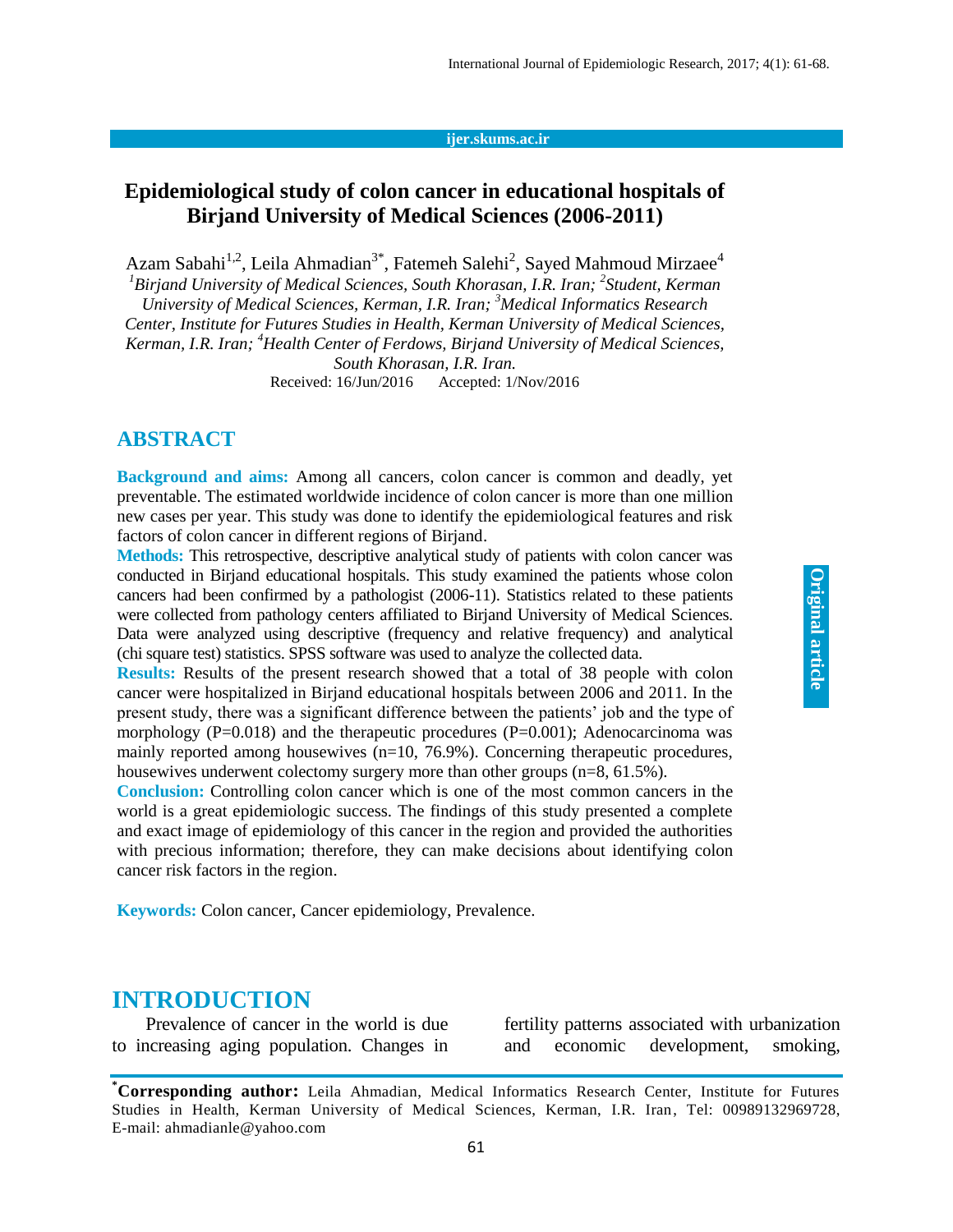overweight and physical inactivity are the most common carcinogenic risk factors. 1

Among all cancers, colon cancer is common and deadly, yet preventable. This cancer has attracted the attention of health centers all around the world. The estimated worldwide incidence of colon cancer is more than one million new cases per year.<sup>2</sup> It is among the five most common cancers diagnosed in both men and women.<sup>3</sup> According to statistics, almost one out of every three patients with colon cancer died.<sup>2</sup> It must be noted that more than half of these cases (55%) occurred in developing countries. 4

Despite high incidence of colon cancer in Western countries, its mortality is decreasing due to increased level of people's awareness of the early symptoms of colon cancer and its timely diagnosis. Unlike western countries, incidence of this cancer is low in Iran; it is the fifth most common cancer among men and the third most common one among women. However, statistics show that its incidence in Iran has increased considerably over the last 25 years and among young people is higher than what is expected.<sup>5-8</sup> It is predicted that it may increase dramatically in Iran.<sup>9,10</sup>

Therefore, the importance of examining and studying this cancer as an important health problem is obvious. Colon cancer is highly associated with unhealthy life styles. Several epidemiologic and laboratory studies have examined the relationship between colon cancer and life style factors such as low fiber intake, smoking, low calcium diet, high fat diet and physical inactivity.<sup>11-14</sup>

Generally, colorectal cancer is widely regarded as an environmental disease because some environmental, geographical, cultural, social and lifestyle factors can have a significant effect on its incidence.<sup>15</sup> Fortunately, although it is progressive and fatal, colon cancer is one of few cancers that

can be prevented. In general, colorectal cancer is much better than other cancers of the digestive system. If diagnosed and treated at an early stage, this cancer will have a good prognosis.<sup>14,16</sup> Therefore, understanding risk factors of this cancer and encouraging people to do screening tests is important in early diagnosis. Since identifying epidemiologic factors and risk factors of diseases in different regions can help to prevent, control and treat diseases and since no research has been carried out on the epidemiology of colon cancer in Southern Khorasan, this study aimed to investigate the epidemiology of colon cancer in educational hospitals of Birjand University of Medical Sciences during 2006-2011.

## **METHODS**

This retrospective, descriptive and analytical study of patients with colon cancer was conducted in Birjand educational hospitals. This study examined patients whose colon cancer had been confirmed by a pathologist (2006-11). Statistics related to these patients were collected from pathology centers affiliated to Birjand University of Medical Sciences. In order to collect data, patients' medical records were reviewed. Data was extracted using a researcher-made checklist that its validity was confirmed by five faculty members. This checklist consisted of three parts. The first part was related to the patients' demographic data. To collect this data, the researchers reviewed the patients' hospital admission sheets. To ensure the accuracy of the collected data, the researchers telephoned the patients. The second part of the checklist included records of drug abuse, history of family cancer, hypertension, diabetes, hyperlipidemia and surgery. The researchers reviewed the patients' history, summary and physicians' order sheets to collect this part of data. The last part was designed to collect data about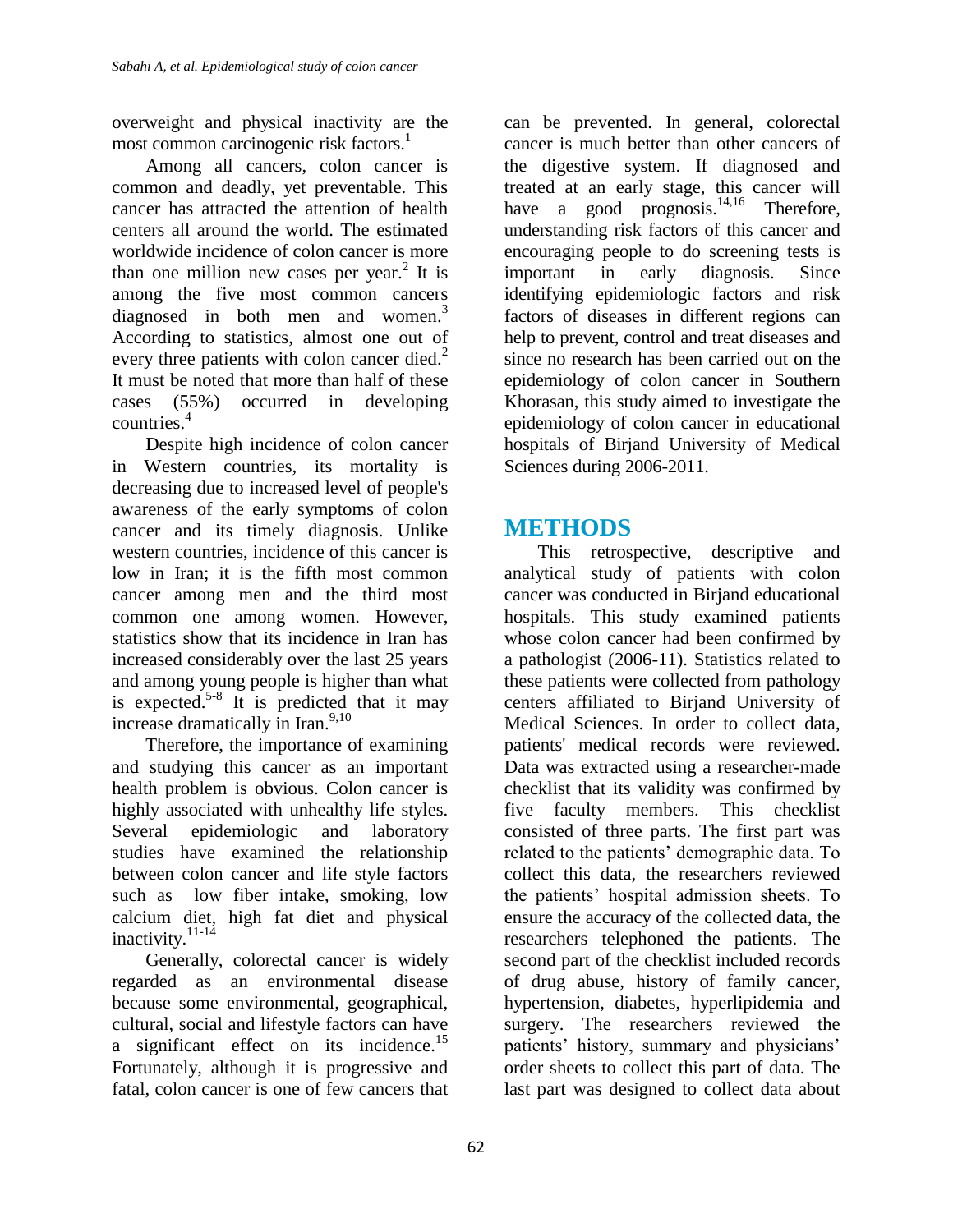the diagnosis, treatment and morphological type of colon cancer; in this case, patients' summary sheets, surgical operations sheets, pathological reports and physicians' order sheets were studied. Data was analyzed using descriptive (frequency and relative frequency) and analytical (chi square test) statistics. SPSS software was used to analyze the collected data. In order to protect the patients' rights, the data remained confidential.

One of the limitations of this study was difficult access to patients' pathological reports which were kept separately (they were not found in the

patients' files). Medical Records staff helped the researches in this regard and accelerated this process.

### **RESULTS**

Results of the present research showed that a total of 38 people with colon cancer were hospitalized in Birjand educational hospitals between 2006 and 2011. Most patients (n=24, 63.2%) were male aged 60-80 (n=26, 68.4%). The majority of patients lived in the city  $(n=26, 68.4\%)$ , were housewives (n=13, 34.2%) and married (n=36, 94.7%) (Table 1).

**Table 1:** Frequency distribution of patients with colon cancerbased on demographic data

| <b>Demographic features</b> | Frequency $(\% )$        |          |  |  |
|-----------------------------|--------------------------|----------|--|--|
| Gender                      | Male                     | 24(63.2) |  |  |
|                             | Female                   | 14(36.8) |  |  |
|                             | $20 - 39$                | 2(5.3)   |  |  |
|                             | 40-59                    | 9(23.7)  |  |  |
| Age                         | $60 - 79$                | 26(68.4) |  |  |
|                             | 80 and more              | 1(2.6)   |  |  |
|                             | Married                  | 36(94.7) |  |  |
| Marital status              | Single                   | 1(2.6)   |  |  |
|                             | Widowed                  | 1(2.6)   |  |  |
|                             | Urban                    | 26(68.4) |  |  |
|                             | Rural                    | 12(31.6) |  |  |
|                             | <b>Birjand</b> districts | 2(5.3)   |  |  |
|                             | Ghaen districts          | 4(10.5)  |  |  |
|                             | Ferdows districts        | 1(2.6)   |  |  |
| Residence                   | Nehbandan districts      | 1(2.6)   |  |  |
|                             | Khosef districts         | 0(0)     |  |  |
|                             | Shoosef districts        | 1(2.6)   |  |  |
|                             | Sarbishe districts       | 1(2.6)   |  |  |
|                             | Darmian districts        | 2(5.3)   |  |  |
| Occupation                  | Employee                 | 2(5.3)   |  |  |
|                             | Worker                   | 0(0)     |  |  |
|                             | Farmer                   | 7(18.4)  |  |  |
|                             | Self-employed            | 2(5.3)   |  |  |
|                             | Housewife                | 13(34.2) |  |  |
|                             | Other                    | 14(36.8) |  |  |

In this study, a family history of cancer was not reported in any of these patients. A

small percentage of patients had a history of substance abuse (n=9, 23.7%), hypertension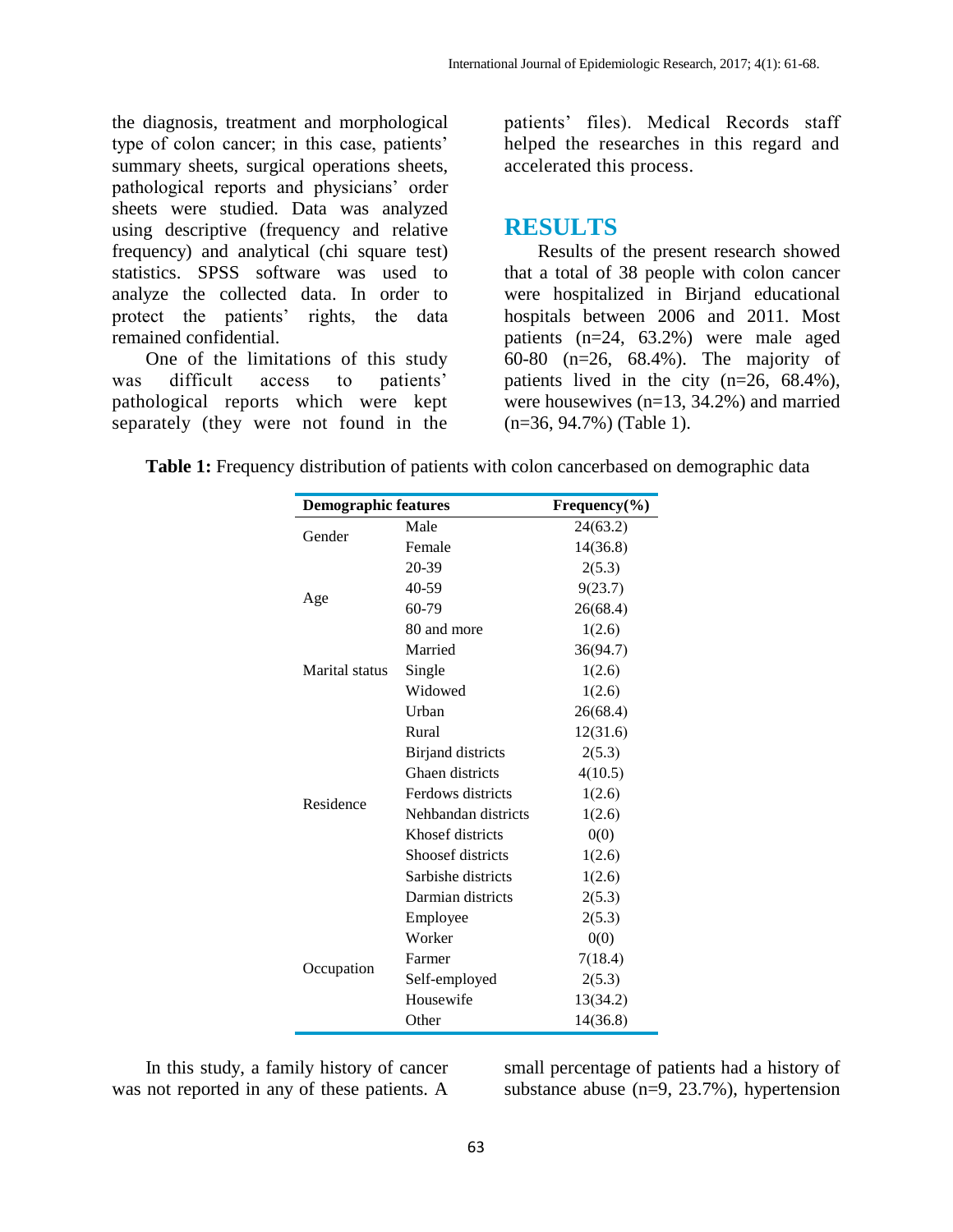| $(n=5, 13.2\%)$ , diabetes $(n=3, 7.9\%)$ and |  |  |  |
|-----------------------------------------------|--|--|--|
| hyperlipidemia $(n=4, 10.5\%)$ . Of all       |  |  |  |
| patients, $5.3\%$ (n=2) had a history of      |  |  |  |
| prostatectomy surgery, $2.6\%$ (n=1)          |  |  |  |
| herniotomy, and $13.2\%$ (n=5) a type of      |  |  |  |
| surgery (which wasn't recorded in their       |  |  |  |
| medical records). The recorded reports        |  |  |  |

revealed that most of the patients (n=30, 78.9%) had no history of surgery. Colectomy was the surgical procedure for most patients (n=24, 63.2%). Moreover, the most common diagnostic methods for colon cancer were the combination of colonoscopy and biopsy (n=28, 73.7%) (Table 2).

**Table 2:** The relationship between peoples' occupation and the cancer morphology type and the therapeutic procedure

|              | Variable          | <b>Employee</b>             | <b>Farmer</b>               | Selfemployed    | <b>Housewife</b> | Other                       | P     |
|--------------|-------------------|-----------------------------|-----------------------------|-----------------|------------------|-----------------------------|-------|
|              |                   | $n\left(\frac{6}{6}\right)$ | $n\left(\frac{0}{0}\right)$ | $n\binom{0}{0}$ | $n\binom{0}{0}$  | $n\left(\frac{0}{0}\right)$ |       |
| Job          | Carcinoma         | 0(0)                        | 0(0)                        | 0(0)            | 3(23.1)          | 6(42.9)                     | 0.018 |
|              | Adenocarcinoma    | 2(100)                      | 7(100)                      | 2(100)          | 10(76.9)         | 8(57.1)                     |       |
| Morphology   | Colectomy         | 1(50)                       | 2(28.6)                     | 1(50)           | 8(61.5)          | 4(28.6)                     | 0.001 |
| type and the | Medical treatment | 0(0)                        | 0(0)                        | 1(50)           | 3(23.1)          | 6(42.9)                     |       |
| therapeutic  | Other therapeutic | 1(50)                       | 5(71.4)                     | 0(0)            | 2(15.4)          | 4(28.5)                     |       |
| measure      | procedures        |                             |                             |                 |                  |                             |       |

Adenocarcinoma was the most common morphology in colon cancer (n=29, 76.3). In the present study, there was a significant difference between the patients' job and the type of morphology  $(P=0.018)$  and the therapeutic procedures  $(P=0.001)$ ; Adenocarcinoma was mainly reported among housewives (n=10, 76.9%). Concerning therapeutic procedures, housewives underwent colectomy surgery more than other groups (n=8, 61.5%). Comparison of frequency of colon cancer was not statistically significant in terms of other demographic variables.

### **DISCUSSION**

This study showed that patient job is an important risk factor in incidence of different morphological type of colon cancer. Some risk factors such as age, the place of residence and gender could be effective in incidence of this cancer. Further research is required to confirm these findings. Previous

family history of colon cancer or history of other underlying diseases were not frequent among affected patients.

Studies have revealed that the possibility of diagnosis of colon cancer increases after the age of 40. The incidence risk of this cancer gradually starts at the age of 40 and increases dramatically at the age of 50. It is estimated that more than 90% of colon cancers occur at the age of 50 or more. 17,18 However, some studies have shown that this cancer also occurs among young people; colon cancer has become one of the 10 most common cancers among young people aged 20-49 in the United States of America.<sup>19</sup> In this study, only about 5% of patients were under 40. Findings of this study also confirmed that the incidence of colon cancer was about 35% to 40% more in men than in women. The reasons have not been understood well but it might be due to complex physical and hormonal differences between men and women or to the different levels of exposure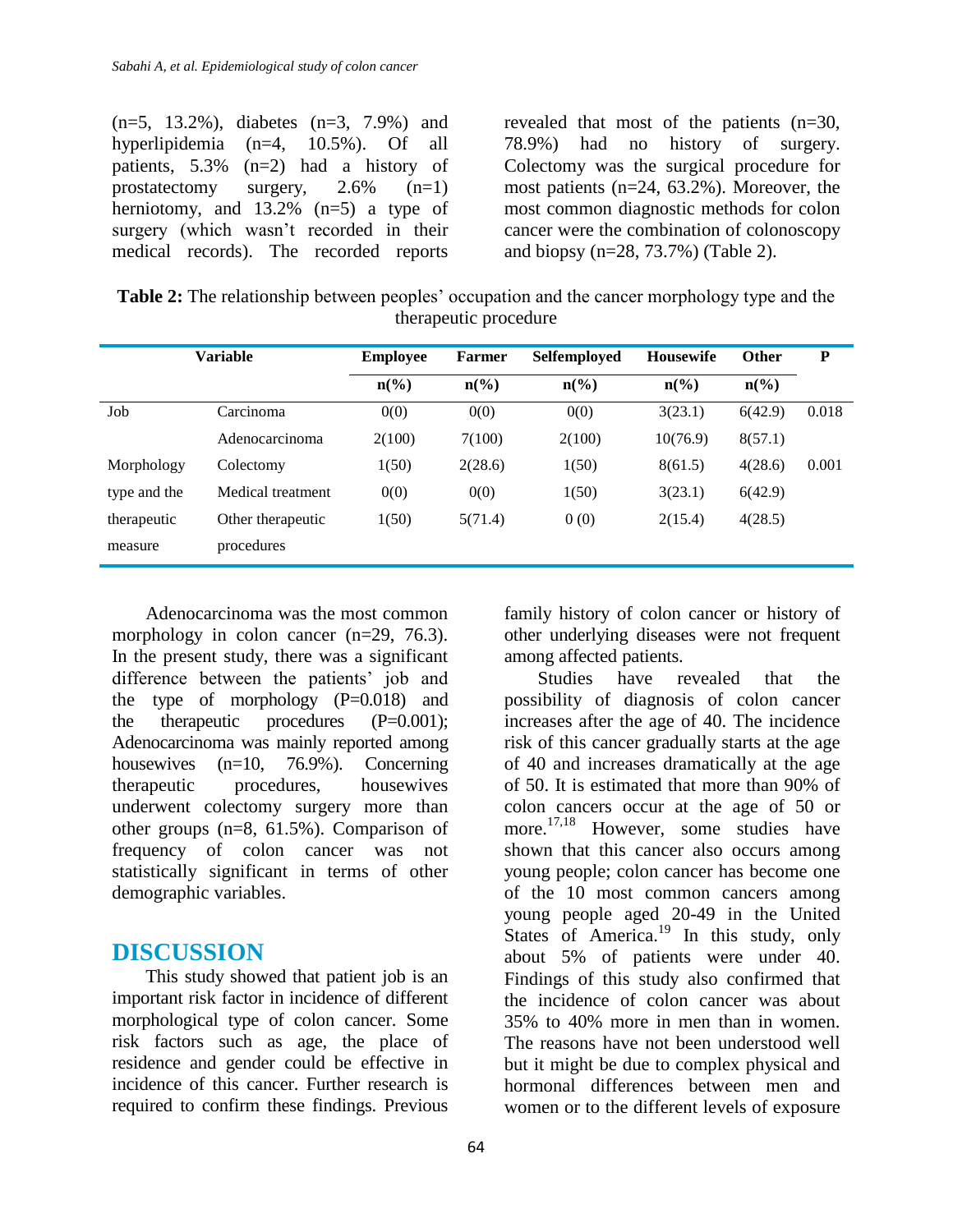to risk factors. $^{20}$  Owing to their jobs, some men are directly exposed to carcinogenic risk factors. In addition, men smoke more in Iran, and it is an important carcinogenic risk factor. In this regard, another study showed that men who worked a lot and those who had laborious jobs were at lower risks of colon cancer due to high physical activities.<sup>21</sup> These issues may explain the higher incidence of this cancer among housewives. Another studies showed that several lifestyle-related factors have been linked to colorectal cancer. Two modifiable and interrelated risk factors, physical inactivity and excess body weight, are reported to account for about a fourth to a third of colorectal cancers. 22,23

The findings of the present study revealed that the majority of people with colon cancer lived in the cities. Colon cancer is highly associated with the lifestyle. Shifts to the Western lifestyle, physical inactivity and obesity, air pollution and poor diet are all colon cancer risk factors.<sup>22,24</sup> City dwellers are more prone to this common cancer.

Another studies showed that there are some other geographic factors such as the place of residency influencing differences in incidence of colorectal cancer. The incidence is typically higher among individuals living in urban areas. Current residence in an urban area is more important risk factor than an urban location of birth. This excess incidence in urban areas is more apparent among men than women, and for colon cancer than for rectal cancer.<sup>25,26</sup> Colorectal cancer is widely considered to be an environmental disease, with "environmental" defined broadly to include a wide range of often ill-defined cultural, social, and lifestyle factors.<sup>27</sup>

The results of this study showed that none of the patients with colon cancer had the family history of this cancer. Other studies have also shown that most cases of

colon cancer occurred in people with no previous family history or underlying diseases. However, another study showed that about 20% of patients had a family history of cancer.<sup>28</sup> Other research also showed that people with a history of colon cancer in their close relatives were at higher (2 to 3 times more) risks of this disease. $^{29}$ 

In this study, a small percentage of the subjects had diabetes, while evidence suggested that diabetes was associated with an increased risk of colorectal cancer.<sup>30,31</sup> Results of a meta-analysis study showed that people with diabetes were 30% more likely to develop colorectal cancer than those who did not have diabetes. 32

In this study, the majority of patients with colon cancer had no history of smoking. Unlike the results of this study, other studies have shown that smoking is one of the most dangerous risk factors for colorectal cancer, and it accounts for12% of mortality.<sup>33</sup> Tobacco used in cigarettes causes the growth of malignant tumors, and smokers are at higher risks of cancer.<sup>18</sup> Several factors can justify the differences between the results of this study and other studies. Some of these factors are cultural differences, peoples' different attitudes in different regions, a small number of subjects examined in this study and lack of accurate and complete information in the medical records. In this study, 73.7% of patients with colon cancer underwent colonoscopy; findings of some studies confirmed the results of the present study.<sup>34,35</sup> Swiderska findings showed that endoscopy is the most precise diagnostic method.<sup>2</sup> Another study showed that the incidence of colon cancer was less in people who underwent colonoscopy than those who did not. 35 Deaths from colorectal cancer have decreased with the use of colonoscopies and fecal occult blood tests.<sup>1</sup>

However Studies have shown that risk factors related to lifestyle such as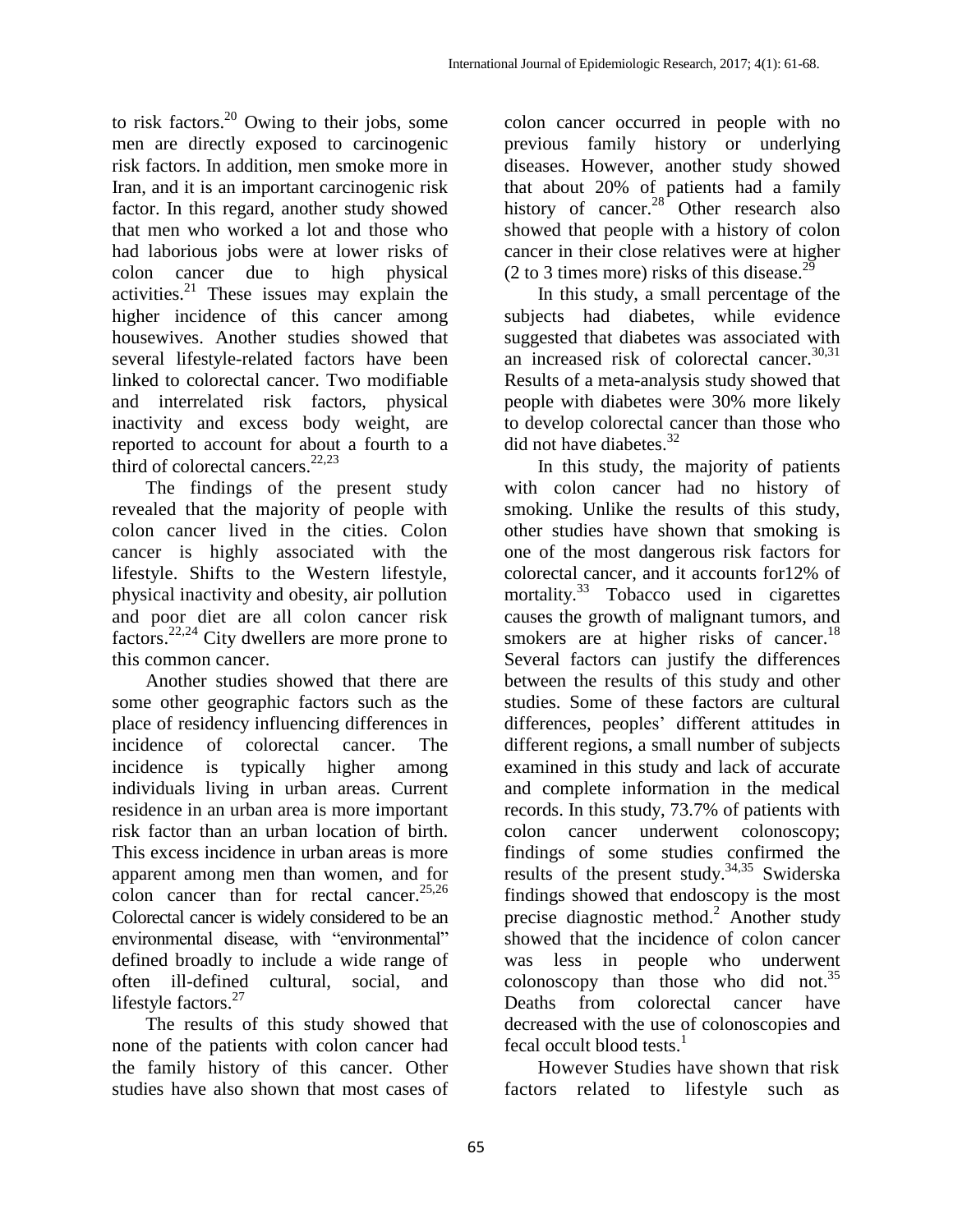nutrition, obesity and physical activity affect colon cancer.<sup>22,24,36</sup> The present study couldn't examine these factors due to unavailability of data.

One of the strengths of this study was that it examined all colon cancer cases in the region over a 5-year period. Therefore, it can be stated that although the number of patients with colon cancer was low and data analysis was performed on a limited number of patients, the results could be generalizable because all the patients participated in this study. In order to collect accurate and exact data, the researchers tried to review documents available in the medical records and pathology reports and to telephone the patients, if necessary. Other limitation of this study is that this study was conducted as retrospective and did not follow up the patients to examine the factors influencing the treatment process of these patients.

# **CONCLUSION**

Controlling colon cancer which is one of the most common cancers in the world is a great epidemiologic success. The findings of this study presented a complete and exact image of epidemiology of this cancer in the region and provided the authorities with precious information; therefore, they can make decisions about identifying colon cancer risk factors and take steps to reduce cancer rate by teaching people, having long-term programs and changing patients' cultures and lifestyle of patients in the region.

### **CONFLICT OF INTEREST**

The authors declare that there are no conflicts of interest.

# **ACKNOWLEDGEMENT**

Authors would like to thank the authorities of Birjand educational hospitals. They also would like to thank medical records personnel for their cooperation and Dr. Fatemeh Haghighi for providing the pathological data of the patients.

## **REFERENCES**

1. Risk factors for cancers. Available from: http://www.cancer.gov/about-cancer/ causes-prevention/risk. [Accessed Jul 2014]. 2. Swiderska M, Choromanska B, Dabrowska E, Konarzewska-Duchnowska E, Choromanska K, Szczurko G, et al. The diagnostics of colorectal cancer. Contemp Oncol. 2014;  $18(1): 1-6.$ 

3. WHO fact sheet on cancer, Available from: http://www.who.int/mediacentre/factsheets / fs297/en/. [Accessed Sep 2014].

4. Thun MJ, DeLancey JO, Center MM, Jemal A, Ward EM. The global burden of cancer: Priorities for prevention. Carcinogenesis. 2010; 31(1): 100-10.

5. Hosseini SV, Izadpanah A, Yarmohammadi H. Epidemiological changes in colorectal cancer in Shiraz, Iran: 1980-2000. ANZ J Surg. 2004; 74(7): 547-9.

6. Ansari R, Mahdavinia M, Sadjadi A, Nouraie M, Kamangar F, Bishehsari F, et al. Incidence and age distribution of colorectal cancer in Iran: Results of a population-based cancer registry. Cancer Lett. 2006; 240(1): 143-7.

7. Foroutan M, Rahimi N, Tabatabaeifar M, Darvishi M, Hashemi M, Hossein-Panah F, et al. Clinical features of colorectal cancer in Iran: A 15-year review. J Dig Dis. 2008; 9(4): 225-7.

8. Safaee A, Moghimi-Dehkordi B, Fatemi SR, Pourhoseingholi MA, Vahedi M, Pourhoseingholi A, et al. Frequency of colorectal cancer in healthy individual's relatives: A cross-sectional population-based study. Koomesh. 2011; 12(2): 129-33.

9. Kashfi SM, Behboudi Farahbakhsh F, Golmohammadi M, Nazemalhosseini Mojarad E, Azimzadeh P, Asadzadeh Aghdaie H. Frameshift Mutations (Deletion at Codon 1309 and Codon 849) in the APC gene in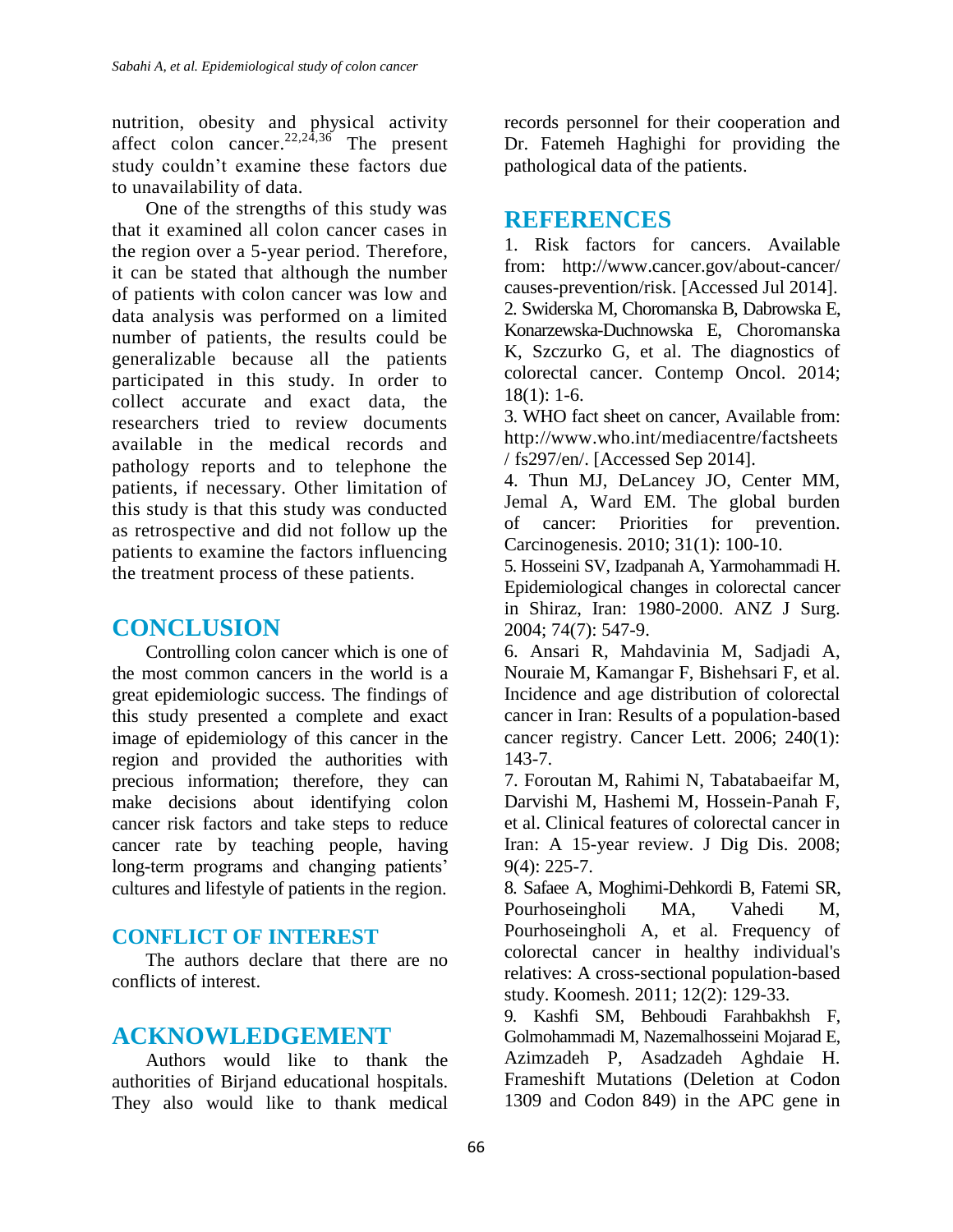Iranian FAP patients: A case series and review of the literature. Int J Mol Cell Med. 2014; 3(3): 196-202.

10. Shemirani AI, Haghighi MM, Zadeh SM, Fatemi SR, Taleghani MY, Zali N, et al. Simplified MSI marker panel for diagnosis of colorectal cancer. Asian Pac J Cancer Prev. 2011; 12(8): 2101-4.

11. Johnson JJ, Mukhtar H. Curcumin for chemoprevention of colon cancer. Cancer Lett. 2007; 255(2): 170-81.

12. Terry P, Giovannucci E, Michels KB, Bergkvist L, Hansen H, Holmberg L, et al. Fruit, vegetables, dietary fiber, and risk of colorectal cancer. J Natl Cancer Inst. 2001; 93(7): 525-33.

13. Vece MM, Agnoli C, Grioni S, Sieri S, Pala V, Pellegrini N, et al. Dietary total antioxidant capacity and colorectal cancer in the Italian EPIC cohort. PLoS One. 2015; 10(11): e0142995.

14. Colorectal cancer facts and figures, Available from: http://www.cancer.org/acs/ groups/ content/ @epidemiologysurveilance/ documents/ document/ acspc-028312. pdf. [Accessed Feb 2014].

15. Haggar FA, Boushey RP. Colorectal cancer epidemiology: Incidence, mortality, survival, and risk factors. Clin Colon Rectal Surg. 2009; 22(4): 191-7.

16. Johnson IT, Lund EK. Review article: Nutrition, obesity and colorectal cancer. Aliment Pharmacol Ther. 2007; 26(2): 161-81.

17. Ries LA, Harkins D, Krapcho M, Mariotto A, Miller BA, Feuer EJ, et al. SEER cancer statistics review, 1975-2003. NIH; 2006.

18. NIH. What you need to know about cancer of the colon and rectum. Department of Health, Education, and Welfare, Public Health Service, National Institutes of Health; 1978.

19. O'Connell JB, Maggard MA, Livingston EH, Yo CK. Colorectal cancer in the young. Am J Surg. 2004; 187(3): 343-8.

20. Murphy G, Devesa SS, Cross AJ, Inskip PD, McGlynn KA, Cook MB. Sex disparities in

colorectal cancer incidence by anatomic subsite, race and age. Int J Cancer. 2011; 128(7): 1668-75.

21. Shephard RJ. Exercise in the prevention and treatment of cancer. An update. Sports Med. 1993; 15(4): 258-80.

22. De Jong AE, Morreau H, Nagengast FM, Mathus-Vliegen EM, Kleibeuker JH, Griffioen G, et al. Prevalence of adenomas among young individuals at average risk for colorectal cancer. Am J Gastroenterol. 2005; 100(1): 139-43.

23. Lee KJ, Inoue M, Otani T, Iwasaki M, Sasazuki S, Tsugane S, et al. Physical activity and risk of colorectal cancer in Japanese men and women: The Japan Public Health Center-based prospective study. Cancer Causes Control. 2007; 18(2): 199-209.

24. Bazensky I, Shoobridge-Moran C, Yoder LH. Colorectal cancer: An overview of the epidemiology, risk factors, symptoms, and screening guidelines. Medsurg Nurs. 2007; 16(1): 46-51.

25. Boyle P, Langman JS. ABC of colorectal cancer: Epidemiology. BMJ. 2000; 321(7264): 805-8.

26. Janout V, Kollarova H. Epidemiology of colorectal cancer. Biomed Pap Med Fac Univ Palacky Olomouc Czech Repub. 2001;  $145(1)$ : 5-10.

27. Haggar FA, Boushey RP. Colorectal cancer epidemiology: Incidence, mortality, survival, and risk factors. Clin Colon Rectal Surg. 2009; 22(4): 191-7.

28. Van't Veer P, Kampman E. Food, nutrition, physical activity, and the prevention of cancer: A global perspective: World Cancer Research Fund/American Institute for Cancer Research; 2007. Available from: https://www. nih.gov/.

29. Butterworth AS, Higgins JP, Pharoah P. Relative and absolute risk of colorectal cancer for individuals with a family history: A meta-analysis. Eur J Cancer. 2006; 42(2): 216-27.

30. He J, Stram DO, Kolonel LN, Henderson BE, Le Marchand L, Haiman CA. The association